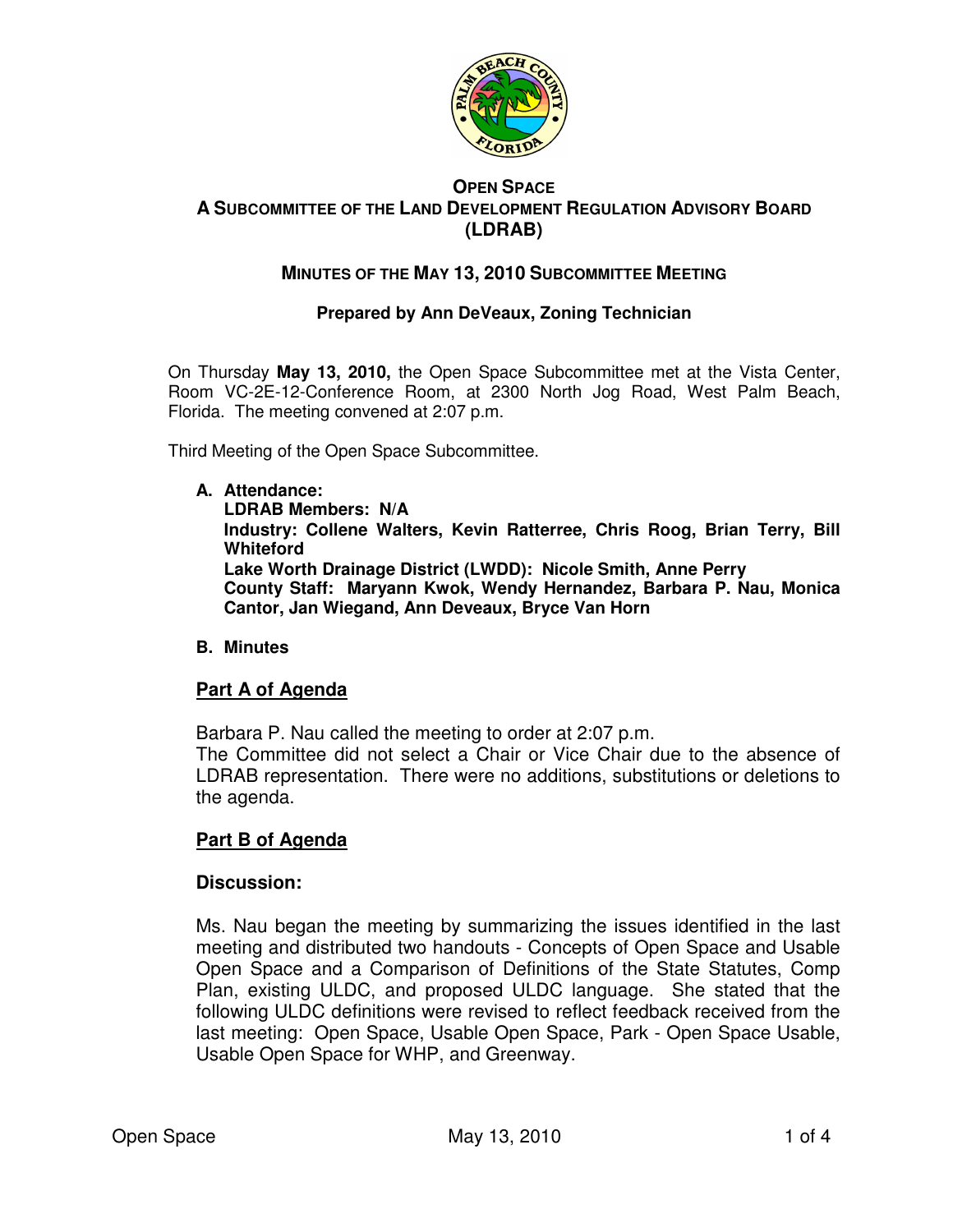**Open Space:** Ms. Nau stated that a broad definition for open space was created which could be incorporated into the ULDC in the individual sections pertaining to PUDs, TDDs and AGR Residential Districts or it could be placed into the definition for Open Space. The proposed definition answers the question of "What is Open Space?". The LWDD easements which may include ancillary or support structures were also added into the definition.

Ms. Smith stated that LWDD R-O-Ws are either easements or fee simple and easements would be included in the property while fee simple would not.

Mr. Ratterree commented that fee simple is dedicated prior to the plat recordation and if fee simple is already owned, then the fee simple would be deducted out of the boundary.

Mr. Whiteford pointed out that the reason the developers usually dedicate in fee simple is because if you do not need it for setbacks or density, it is land that can not be used and taxes must be paid on it. If needed for setbacks or density, then the option is given to convey it as an easement.

Mr. Whiteford asked if it was necessary to single out LWDD easements in the definition. Ms. Kwok stated that Barbara Alterman expressed similar concerns and suggested only using easement in the definition.

Mr. Whiteford pointed out a conflict that exists in the definition terminology referencing "unencumbered by structures". He stated for the ease of easement implementation, the entire pod, including the pool and pool deck should be counted as open space, as it is not necessarily unencumbered by structures and impervious materials.

Ms. Kwok commented that in the last meeting, the Zoning Director's expressed direction was to keep the definition general.

Ms. Hernandez stated that civic pods would include possibly daycare or recreation buildings which would be habitable. Ms. Kwok suggested revisiting the percentages of open space for the PUDs. She went on to state that if recreation and civic pods are not allowed as open space, then the percentage should be lowered. She related that there has to be a balance between development and open space for retention, recreation, house, etc., and that there is a tendency to include LWDD, crops, and others to meet the 40 percent requirement. Ms. Hernandez pointed out that in a PUD there would be an overlap if 40 percent of the development for open space includes civic and also two percent of the development is required for civic uses. The two percent can be deducted from the total open space required in order to avoid double dipping.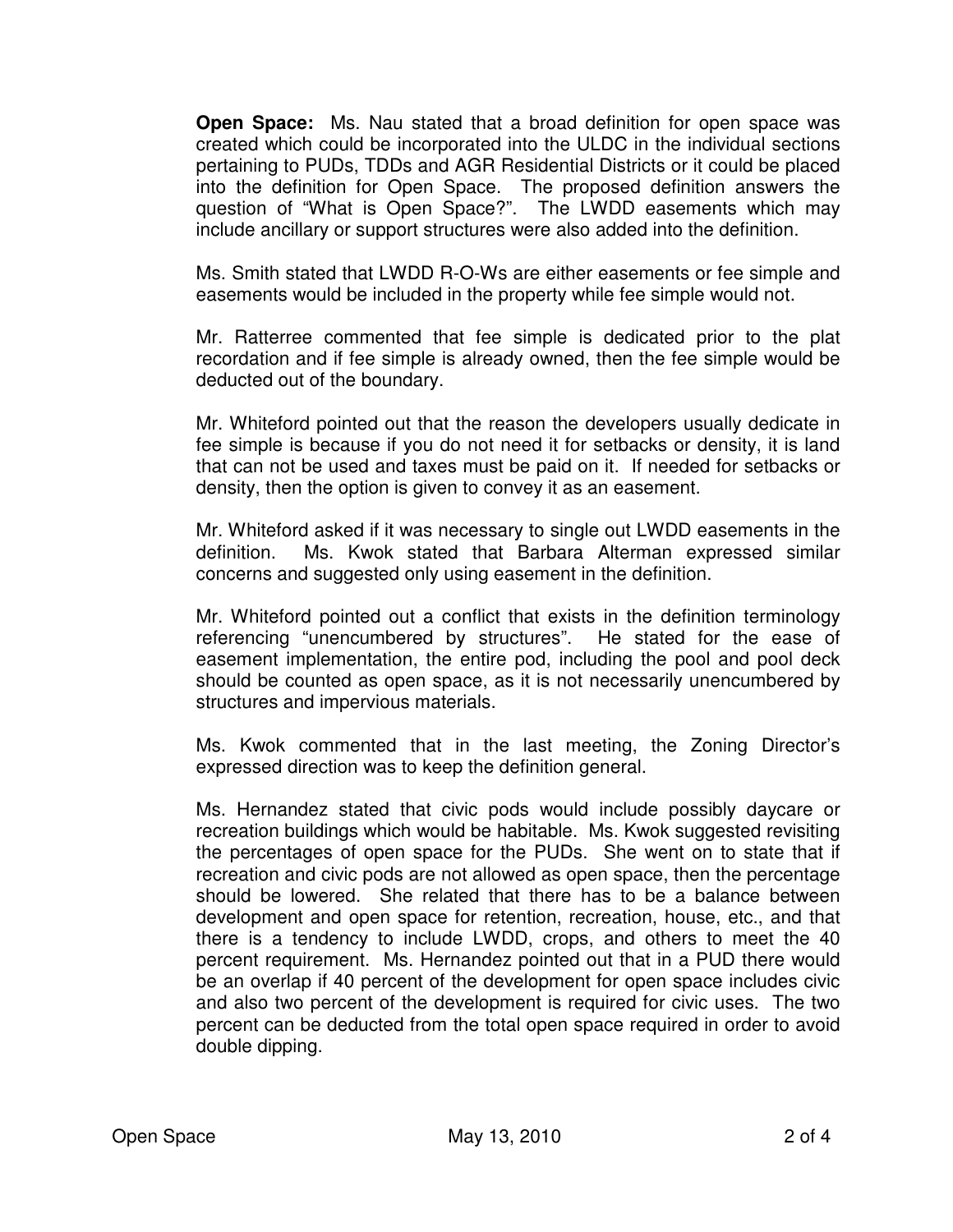Ms. Walters suggested that the existing open space definition be reviewed instead of creating a new one. Ms. Kwok summarized the discussion and stated that the following minor revisions will be made to the proposed language:

- $\checkmark$  delete the term "unbuilt";
- $\checkmark$  remove "PDP" as this term is no longer used for a PUD and update with "plans such as";
- $\checkmark$  include ancillary or support structures in the easement definition;
- $\checkmark$  remove the last sentence " In the AGR District, open space shall also include unbuilt land use for bona fide agriculture uses" and relocate it in the AGR section of the ULDC.

Ms. Hernandez stated that the open space requirement only pertains to the Planned Development Districts and could be removed without an effect.

Ms. Walters suggested lands and ancillary or support structures be moved to the definition of easements.

Mr. Whiteford questioned why open space is in the Bona fide Agriculture District.

Ms. Kwok explained that if a PUD is developed in the AGR district then it can be considered as open space. She suggested removing the last sentence from the open space ULDC definition which states "In the AGR district, open space shall also include unbuilt land use for bona fide agriculture uses" and placing it in the proposed definition under AGR PUD.

Mr. Horn stated that in the AGR PUD, the preserve areas are not part of the open space and the purpose of the 60/40 percentage deduction was to promote agriculture in the open space. He also expressed concern over the procedure of double dipping by deducting the LWDD at 60/40, and adding it back in, which makes it inconsistent with the Plan. Regarding canals, he stated if allowance is given for canals in the open space, then it should be specifically allowed for in the AGR TMDs.

The proposed ULDC definition for open space is: "Land reserved for, or shown on the approved plan, such as, but not limited to easements, civic, preservation, conservation, wetlands, well site dedicated to PBCWUD, recreation, greenway, landscaping, landscape buffer and water management tracts." The definition for easements will be amended to add: "The easements may include ancillary and support structures".

**Usable Open Space:** Ms. Nau stated that the intent is to make the definition for usable open space general. In looking at other open space and usable open space for parks and WHP, the definitions are almost identical and are